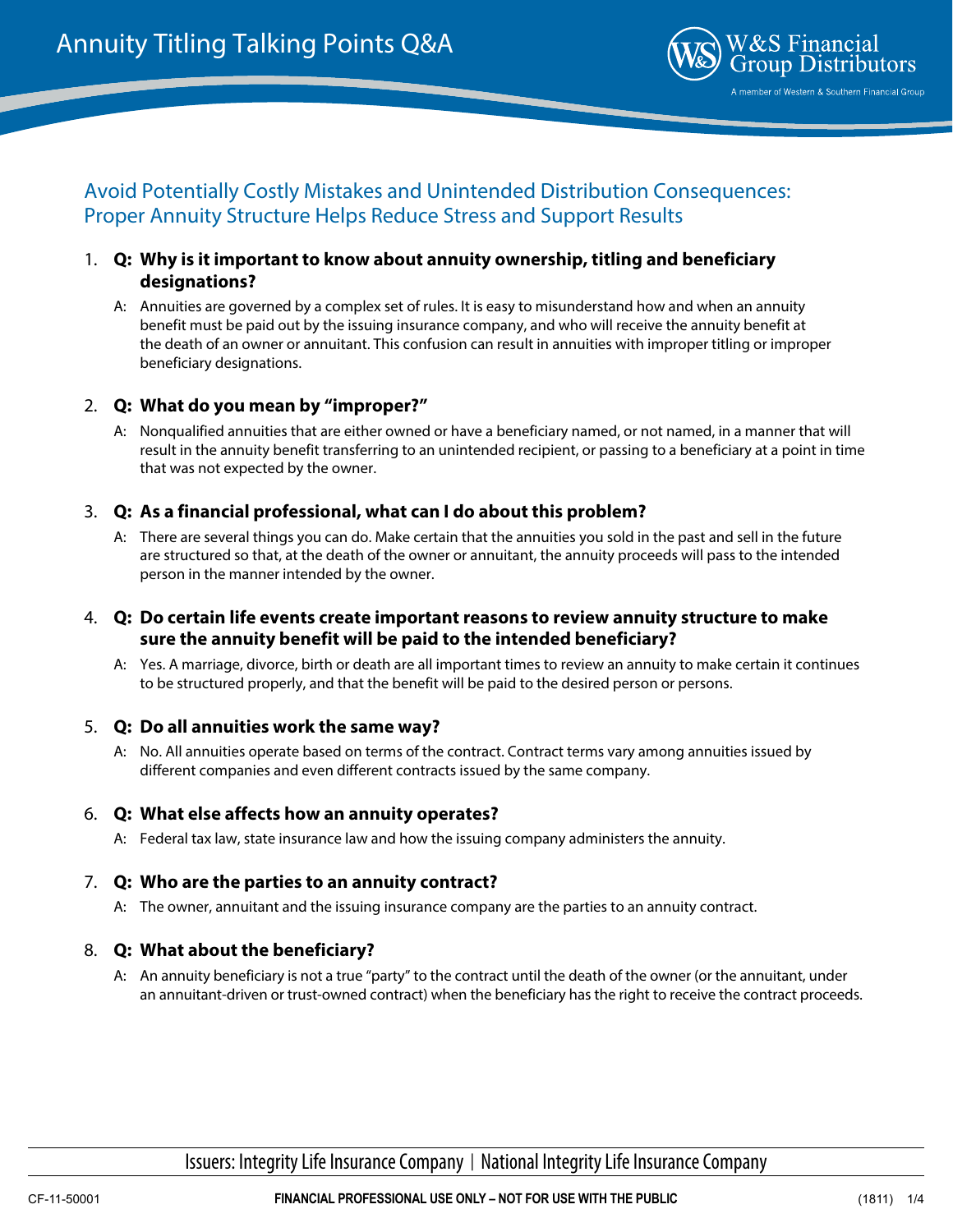### 9. **Q: What is an "annuitant-driven" annuity contract?**

A: An annuitant-driven contract pays its annuity death benefit to the annuitant's beneficiary at the death of the annuitant.

#### 10. **Q: How is that different than an "owner-driven" annuity contract?**

A: An owner-driven contract pays its death benefit to the beneficiary at the death of the owner.

### 11. **Q: So, how does this affect my client?**

A: If the owner and annuitant named in an annuitant-driven annuity contract are not the same person, unintended, unexpected and disadvantageous payout results may occur at the death of the owner or annuitant.

# 12. **Q: I thought an annuitant-driven contract paid out at the death of the annuitant. Why would the death of the owner require a payout to be made?**

A: **All annuity contracts**, including annuitant-driven annuities, **have an owner-driven aspect due** to the provisions of Internal Revenue Code Section 72(s). This code section requires that annuity proceeds be paid at the death of an annuity owner. Many of the annuity contracts issued by Integrity Life and National Integrity Life specify that the contract surrender value be paid to the **owner's beneficiary** at the death of the owner, if different people are named as owner and annuitant, and the annuitant is living at the time of the owner's death.

# 13. **Q: What is an "owner's beneficiary?" I thought a beneficiary was a beneficiary, and that was that. Are beneficiaries of annuitant-driven contracts different than that of an owner-driven contract?**

A: Yes. An **owner-driven contract has one primary beneficiary position**, and this beneficiary receives the annuity death benefit at the death of the contract owner. The death of the annuitant on an owner-driven contract does not necessarily trigger a payment of the annuity proceeds.

# 14. **Q: What happens at the death of an owner or annuitant under an annuitant-driven contract?**

A: **Integrity Life and National Integrity Life annuitant-driven contracts have two beneficiary positions:** an owner's beneficiary and an annuitant's beneficiary. If the owner and annuitant are the same person, this person's death causes the death benefit to be paid to the annuitant's beneficiary.

# 15. **Q: What if the owner and annuitant named in an annuitant-driven annuity contract are different?**

A: The death of the owner of an annuitant-driven contract structured this way causes the **surrender value** of the annuity to be paid to the **owner's beneficiary**. The death of the annuitant of an annuitant-driven contract causes the **death benefit** of the annuity to be paid to the **annuitant's beneficiary**.

# 16. **Q: Is there a preferred way to structure an annuitant-driven contract?**

A: Yes. Naming the same person as owner and annuitant of an annuitant-driven annuity contract is the structure that is least likely to cause unintended payout results at the death of the owner/annuitant.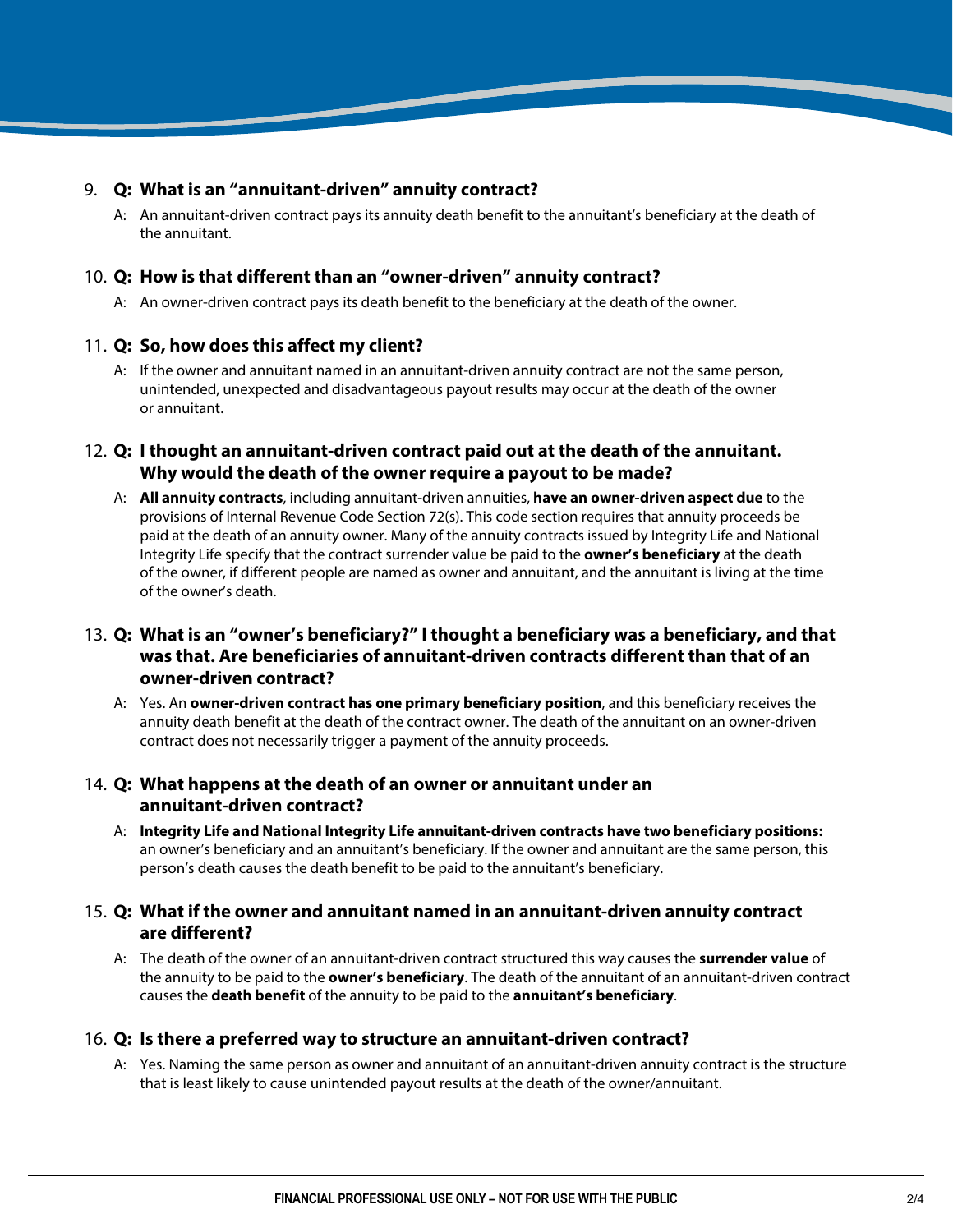# 17. **Q: What if naming the same person as owner and annuitant of an annuitant-driven contract is not possible?**

A: If different people are named as owner and annuitant of an annuitant-driven contract, it is very important to make certain that you and the owner understand that the death of the annuitant will cause the death benefit of the annuity to be paid to the annuitant's beneficiary, and the death of the owner will cause the surrender value of the annuity to be paid to the owner's beneficiary.

### 18. **Q: Is it a good idea to establish an annuity with joint owners?**

A: No. As a general rule, joint ownership of an annuity is not a good idea. A provision in the Internal Revenue Code treats the death of one joint owner as the death of both owners, requiring a payout of the annuity to its beneficiary. This can cause an unintended payout to a beneficiary when one spouse (the surviving joint owner) is still living. The death of either a joint owner husband or wife will require payout of the annuity proceeds, unless the annuity contract language specifically states that the surviving joint owner will be the primary beneficiary in this situation.

### 19. **Q: What is "spousal continuation?"**

A: The Internal Revenue Code allows a spouse named as the sole owner's beneficiary to move into the position held by the deceased spouse without requiring payout of the annuity death benefit. This is commonly referred to as spousal continuation. It is important for an annuity purchased for use by both spouses or by either spouse, during their lifetime, to be properly structured to assure that spousal continuation will be possible if desired by the surviving spouse. Check with the issuing insurance company to make certain proper annuity ownership and beneficiary designation are established to allow spousal continuation of the contract according to the contract terms.

# 20. **Q: What is a 1035 exchange?**

- A: Internal Revenue Code Section 1035 allows the tax-free exchange of the following:
	- An annuity for an annuity contract
	- An annuity for a qualified long-term care insurance contract
	- A life insurance policy for an annuity contract
	- A life insurance policy for a life insurance policy
	- A life insurance policy for a qualified long-term care insurance policy

# 21. **Q: Do any special rules need to be followed to make sure that an exchange of this type is tax free, meaning the exchange will not cause the annuity or life insurance contract owner to be required to pay income tax on any tax-deferred gain inside the contract at the time of transfer?**

A: Yes. The rules of Internal Revenue Code Section 1035 discussed in question 20 must be followed. Also, the owner and annuitant of an annuity contract, or the owner and insured of a life insurance policy, must be the same before and after the exchange. This requirement is sometimes referred to as the "like-for-like" rule.

# 22. **Q: Can a trust own or be the beneficiary of an annuity?**

A: A trust can be the owner of a nonqualified annuity. Generally, annuities owned by non-natural persons do not receive tax deferral of gain treatment. However, Internal Revenue Code Section 72 (u)(1)(B) provides an exception for a trust that holds an annuity as agent for a natural person and meets other legal requirements of a trust. If a trust is the owner of a nonqualified annuity issued by Integrity or National Integrity, the trust must be named as the annuity beneficiary.